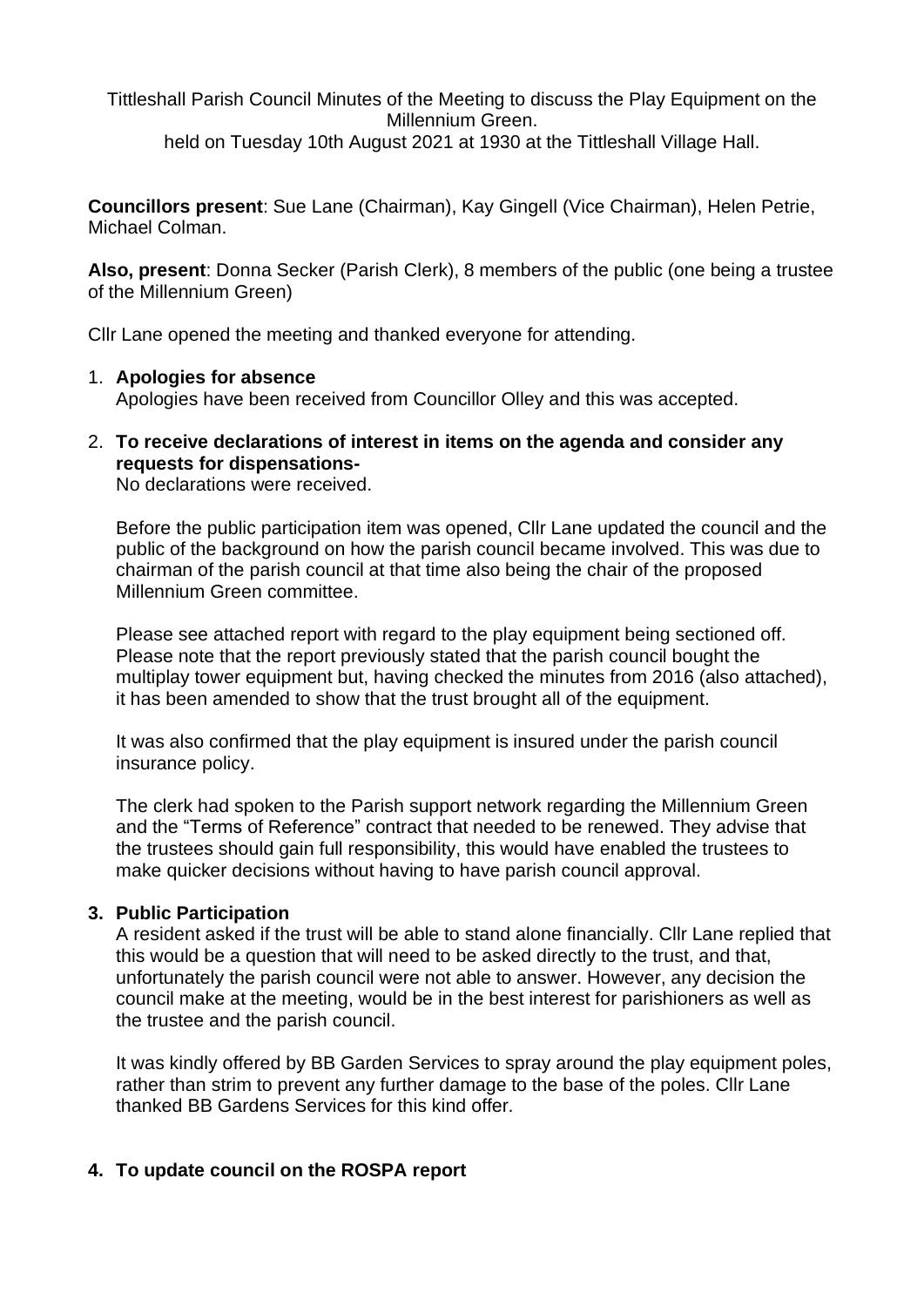The ROSPA report was carried out on the 18<sup>th</sup> June 2021. The full report can be found on the Tittleshall website [www.tittleshall.wordpress.com](http://www.tittleshall.wordpress.com/)

## **5. To discuss the play equipment situated at the Millennium Green**

The Clerk circulated minutes from a previous parish council meeting July 2016, where it is explained that the parish council donated the money for the play equipment and so not actually own any play equipment.

Cllr Gingell reported that it was upsetting that the play equipment area had to be cornered off during the school holidays. Cllr Gingell felt that the best outcome will be for the trustees to take full responsibility

Cllr Petrie was not aware of who the trustees were. This will now be made more public. Cllr Petrie agreed that the trustee should take full responsibility.

Cllr Colman also agreed that the best outcome would be for the trustees to take full responsibility

## **6. To agree the responsibility of the play equipment**

The council all agreed that the full responsibility will now be passed to the trustees of the Millennium Green. However, the parish council will continue to pay for the grass cutting for this season and the last cut will approximately be October 2021. The council also agreed that they will continue to insure the equipment until the policy is due for renewal in May 2022.

#### **7. To nominate a Councillor to completer a monthly/weekly check**

It was agreed by the council that whilst the parish council are covering on their insurance, the equipment will require monthly checks. Cllr Colman agreed to carry out the monthly checks with a tick box list, so that a thorough inspection can be made. All the council agreed with this action.

Meeting closed at 8.24pm

#### **Millennium Green Play Equipment Meeting** Following the 2021 RoSPA safety inspection report

## **General Information**

The Millennium Green Trust bought the play equipment.

The parish council pay RoSPA

# **The RoSPA annual inspection report stated as follows:**

Adventure Trail Overall at medium risk level, with 10 items showing as in urgent need of maintenance

> Multiplay Tower Overall at medium risk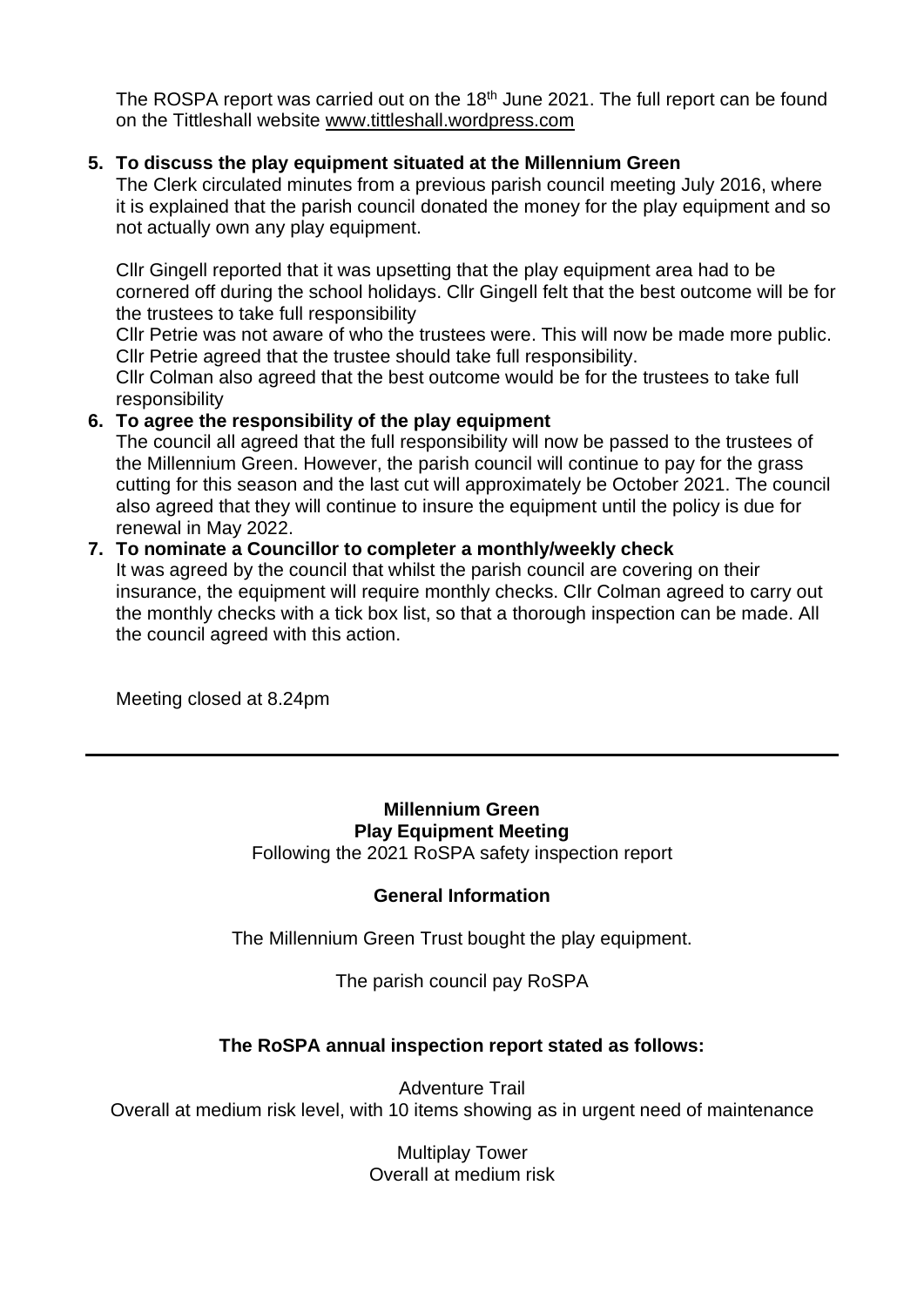Swing Junior Overall at medium risk

Swing Toddler Overall at medium risk

Litter Bins Overall at low level risk

Seating Overall at very low level risk

**Boundary** Overall at very low level risk

#### **Meeting Report**

The parish council clerk and chair asked the trustees to consider the report in case there was a need to 'tape off' the equipment. An invitation was sent by the trust secretary to meet at 10 am on Sunday 1st August at the site. The secretary, two trustees and the council chair attended.

Following the investigation, the two trustees and the council chair understood that the equipment was considered to be in the medium risk range, which does not necessarily put children in danger. However, there were too many individual places, e.g. the slippery wood, a large splinter and a trip hazard. Given that it would have been difficult to isolate those areas from the whole, they made the decision to follow caution and to put up warning signs and 'tape off' all equipment in the short term.

They discussed speaking to local carpenters to quote on necessary repairs but decided to get in touch with the equipment manufacturers in the first place. The company who installed the multiplay tower will be attending on the 10th August to advise and/or quote.

Sue Lane Tittleshall Parish Council Chair 4th August 2021 Amended 19/08/2021 to note that the Millennium Green Trust bought all the play equipment.